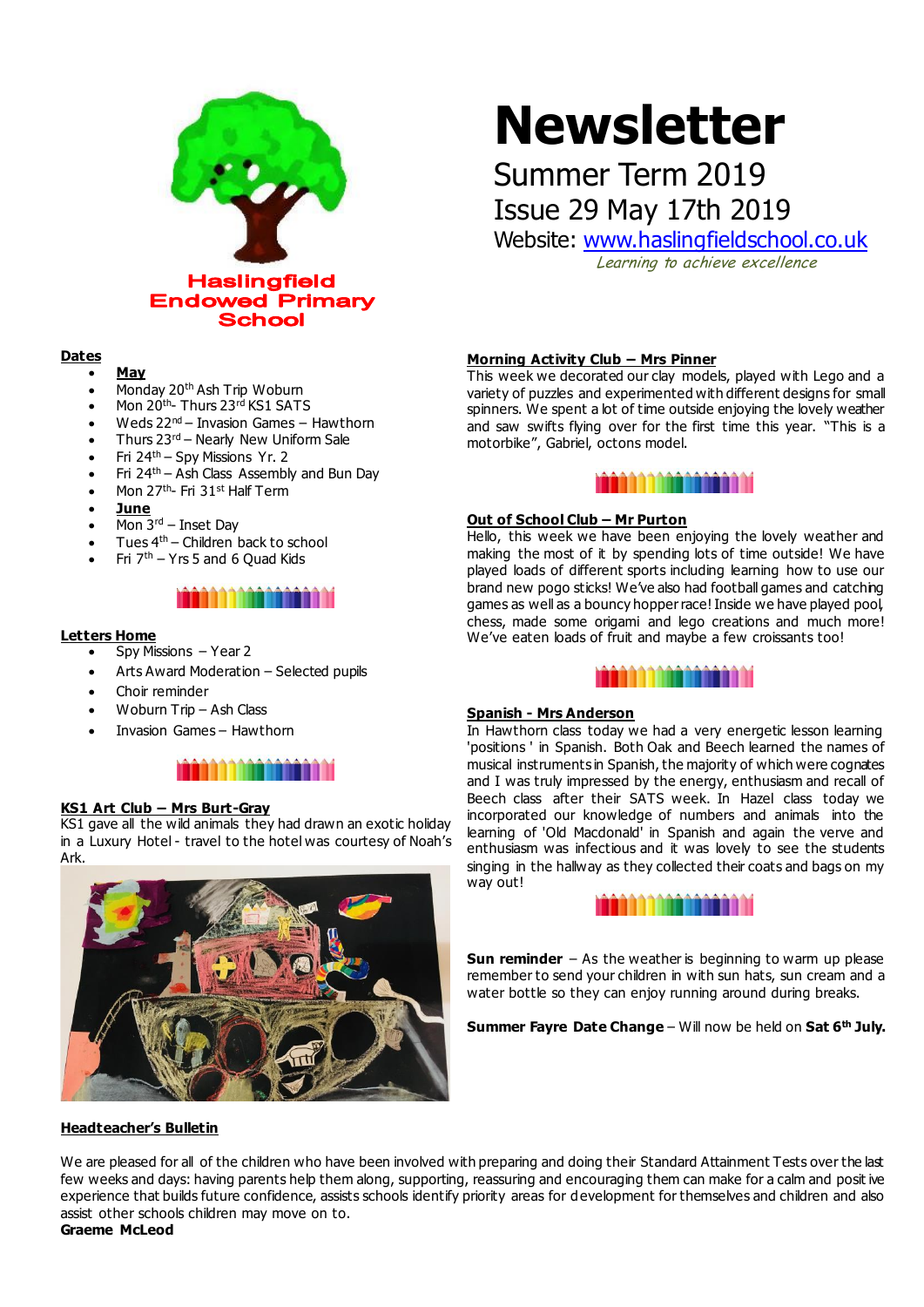#### **Early Years and Key Stage 1**



**Ash Mrs Lightfoot and Mrs Symmons:** This week we have been continuing work on animals. The children enjoyed bringing in their own toy animals for our picnic on Tuesday and made a sandwich and a biscuit to share with their furry friend! The children then wrote about their animal and the picnic. Later in the week we talked about how we made the sandwiches for the picnic and the children wrote a set of instructions. In Maths we have introduced finding half of a number and how this relates to doubling. This week, we have also found out about different plants we can eat and planted some of our own in our outside area. In phonics we have been learning new trigraphs; 'air' and 'ear. At Forest School we found beetle grubs under logs and some children used tools to make wooden pendants. We all remembered to use a glove on our helper-hand.

**Maths:** To solve problems including halving. **English:** To write for a purpose.



**Birch – Mrs Fallon and Mrs Lovett**: It's been a lovely week in Birch class and we have all enjoyed the sunshine. Thank you to everyone for sending in sunhats and sun cream. In English we have continued to look at the story 'There's no dragon in this story' and we have planned our own versions and written our stories throughout the week. In Maths we have started to learn how to find half and a quarter of a shape. We also learned how to share a quantity into 2 or 4 groups to find a half or a quarter of the total amount. We had fun finding halves and quarters of objects around the playground too! Our Science this week has been to leam the parts and functions of a flower. We made our own sunflower collages and labelled the seeds, petals, stem, leaves and roots. They look great, do feel free to pop in and have a look. In Art we continued to look at colour and the work of Paul Klee. Thank you for working with your children on the phonics booklets. Please do work through these at your own pace and focus on the sounds that your child is less sure of.

**Maths:** to find half and a quarter of a shape or quantity. **English:** to write my own version of 'There's no Dragons in this story'.



**Hazel – Miss Peck:** We have been very busy in Hazel class this week. In English we have continued our work around the story 'There is no dragon in this story.' The children planned a main character that they would like to include in their story and wrote descriptive sentences about them. The children then planned their own stories and thought about all of the fairy-tale characters that their character would meet throughout the story. For the rest of the week the children worked hard on writing their stories t hinking about a clear beginning, middle and end! The stories are amazing and it has been fantastic to see the children's confidence in editing their work continue to grow. In maths we have continued looking at capacity and talked about what we would measure in litres and millilitres and why. The children then solved problems linked to this. Towards the end of the week we looked at temperature and how this is measured. The children compared and read different thermometers and talked about how temperatures change depending on the time of day and the time of year. In Science we have continued to find out about animal habitats. The children walked around the school grounds spotting the habitats that are there and researched about different animal habitats around the world and t heir similarities and differences. In art the children have continued their work on the artist Paul Klee and had a go at producing their own pictures in his style.

**English:** to write a story including a clear beginning, middle and end. **Maths:** to measure volume using litres and millilitres, to read and compare the temperature on different thermometers.